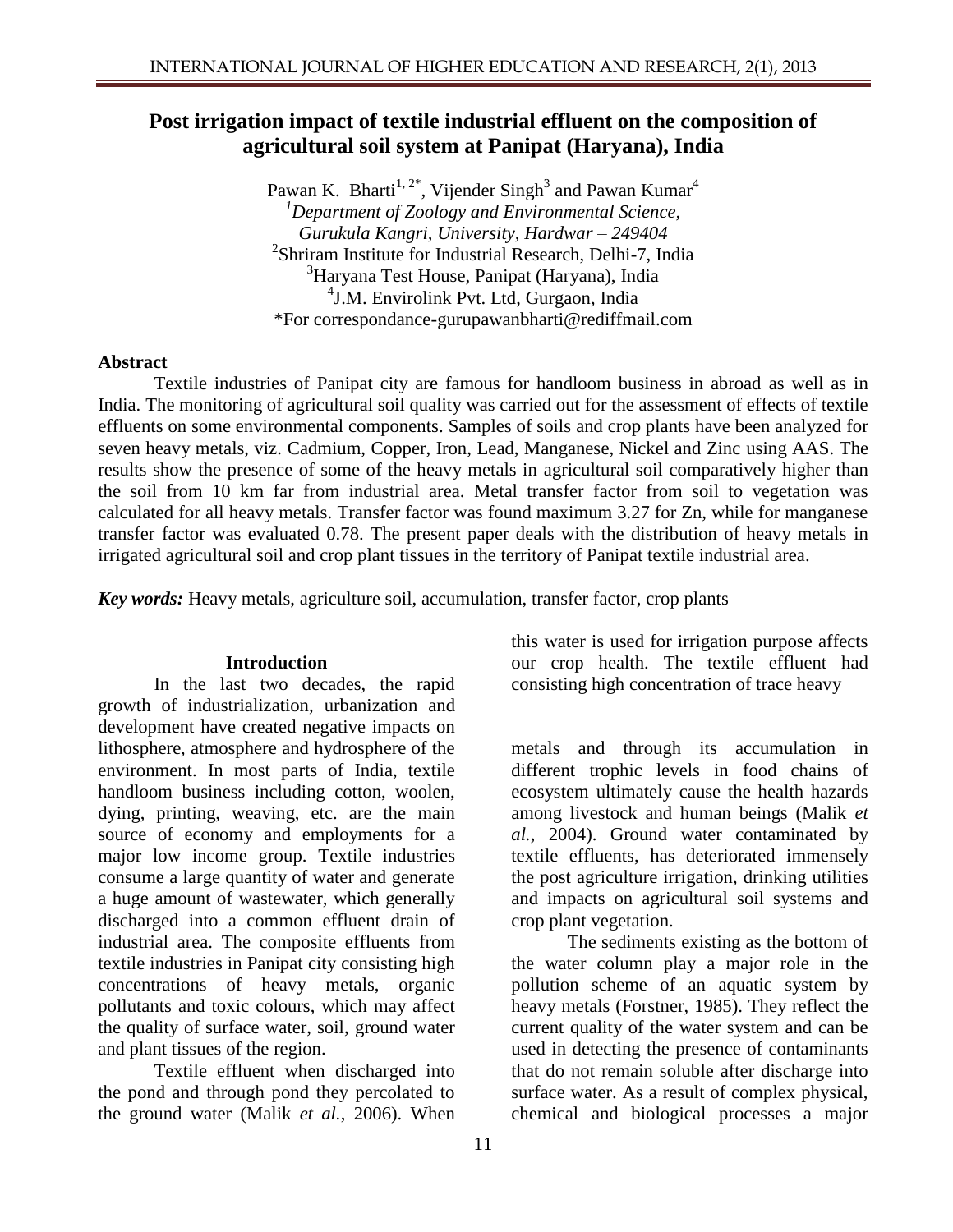fraction of heavy metals (contributed naturally as well as through various anthropogenic activities) is found to be associated with bottom sediments (Baruah *et al.,* 1996). Bed sediments in surface water systems thus act both as a sink and source of metals. Metal accumulation in sediments provides a record of the spatial and temporal history of pollution (Martin and Whitfield, 1983). Hence, sediment monitoring can provide important information on various pollution events.

Discharges of textile waste on land and used for agricultural purpose have also affected the crop and soil productivity due to high dissolved salts. The suspended solids, which are present in the waste, may carry out clogging of soil pores. The sodium, which is present in the waste, may lead to hardening of texture of soil, thereby preventing penetration of roots in soil (Malik and Bharti, 2010).

Textile effluent pollution may also alter the characteristics of sediment and soil of industrial area directly or indirectly. Composite effluents from textile industries and dye houses of Panipat industrial area normally discharged openly into a common effluent drain without any adequate treatment and commences in a large pond near Binjhole village near to industrial area, which may change the quality of bottom sediments of drain , pond sediment quality and also the physico-chemical characteristics of surrounding agricultural soil (Bharti, 2007).

### **Material and methods**

Panipat is situated on the bank of river Yamuna, it lies between 29' 09' 50'' and 29' 50' North latitude and 76° 31' 15'' and 77° 12' 45'' East longitude with a height of 255 masl. Panipat town is located on the national highway no.1 about 90 km toward north of Delhi has a population of about 0.27 million. Average population density of the urban area of Panipat city is 25,278 per Sq. Km., while the area of town is 10.8 Sq. Km. Study points in Panipat city is situated on Jatal road in industrial area near GT Road. Soil samples

were collected in polythene bags from the agricultural fields of the area, and 10 km far from industrial area on Jatal road. Root and shoot samples of Radish (*Raphanus sativus)* were also picked up for heavy metals analysis. Ground water samples were also collected for heavy metals analysis. All samples were analyzed by the standard methods (APHA, 1995) and Trivedi and Goel (1984). Transfer factor between plants and soil was calculated for each metal according to the following formula: TF =  $Ps$  ( $\Box$ g g-1 dry wt)/ $St$  ( $\Box$ g g-1 dry wt), Where, *Ps* is the plant metal content originating from the soil and *St* is the total metal content in the soil.



**Fig: 1. Satellite imagery showing industrial area and affected pond**

### **Results and discussion**

As the major source of heavy metals pollution are dye houses of textile industries in Panipat region. Metal reach in pond water and percolate down to ground water (Malik *et al.*, 2006). Because the ground water is mostly used for irrigation of agricultural fields in most part of Haryana state, so, due to the repeated irrigation practices, agricultural soil quality may be altered. Some heavy metals may accumulate in the tissues of agricultural crop vegetations from these contaminate soils. Agricultural soil is indirectly in touch of point source of metal pollution, because no one is irrigating the agricultural fields directly with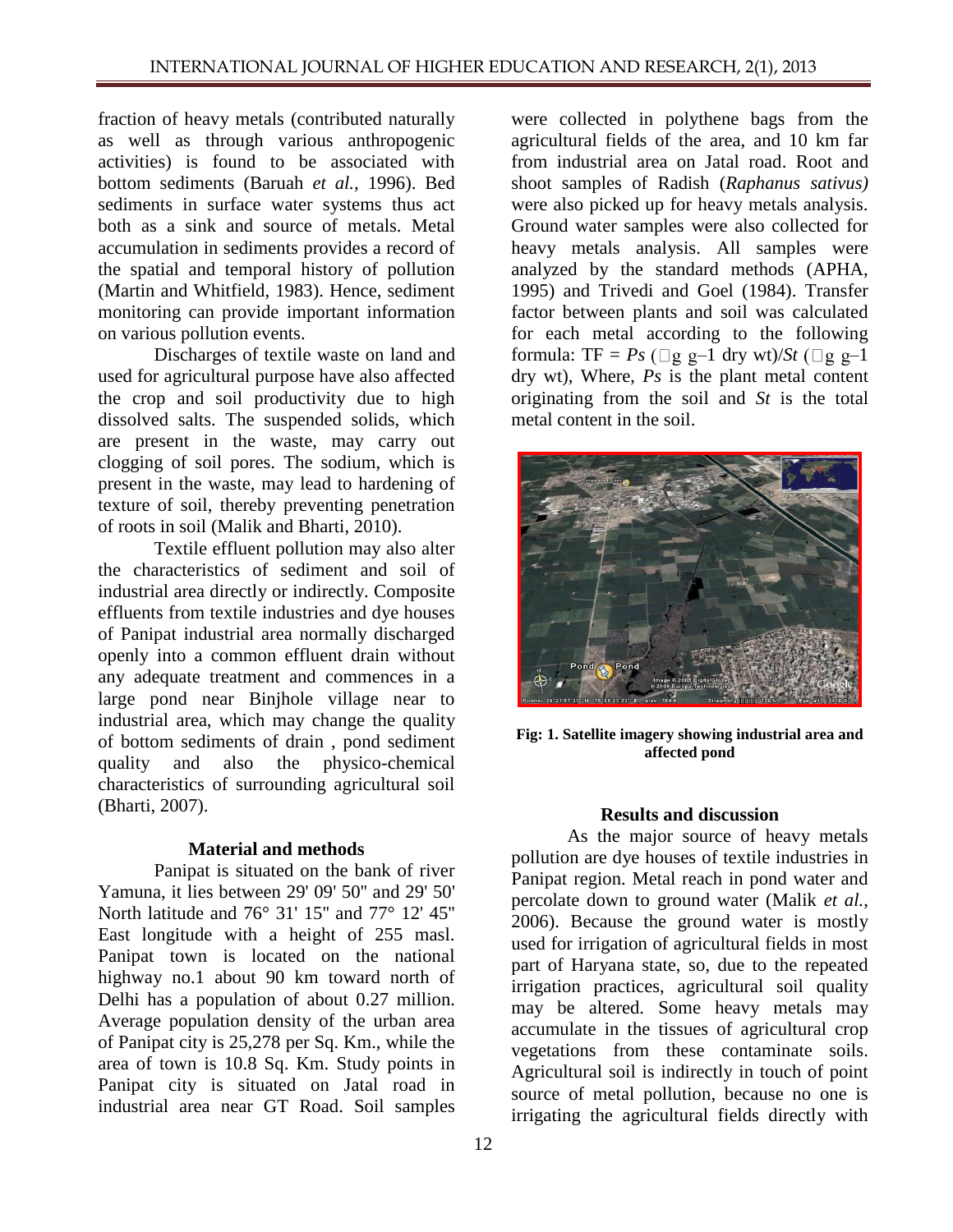textile effluents. Soil samples of irrigated land used for growing crops and vegetables showed the presence of all seven metals considered in the study. Concentration of Mn, Fe, Zn, Cu, Ni, Cr, Pb and Cd ( $\Box$ g g<sup>-1</sup>) is depicted in table-1. These values are higher in soil samples compared to vegetable samples, except for Zn. The reason might be due to its weak adsorptive nature in the soil (Lokeshwari and Chandrappa, 2006). Plants can absorb the higher quantity of zinc. The average total concentration of all metals in soil samples was lower than the concentrations in ground water. However, in some agricultural soils heavy metals present in trace amount naturally (Nongkynrih *et al.,*  1996).

It was found that the average concentrations of heavy metals in surface soils, i.e. Mn, Ni, Fe, Cu, Cd, Pb and Zn were 0.08, 0.06, 0.48, 0.25, 0.016, 0.36 and 0.12 mg  $g^{-1}$ respectively, in which Fe, Pb, Cu were found in excess level due to their cumulative and adsorptive nature in soil after repeated irrigation by contaminated ground water. Cd and Zn were found minimum due to their weak adsorptive nature in soil (Mido and Satake, 2003). Soils near textile industries having comparatively high concentrations of Mn and Zn, while cadmium minimum (Kasem and Singh, 1999). Due to the soil and plant interactions some toxic metals may accumulate in the tissues of crop plants (Henning *et al.,*  2001). Most of the laboratory research on biosorption of heavy metals indicates that no single mechanism is responsible for metal uptake. In general, two mechanisms are known to occur, viz. 'adsorption', which refers to binding of materials onto the surface and 'absorption', which implies penetration of metals into the inner matrix (Ramraj *et al.*, 2000). Either one of these or both the mechanisms might take place in the transportation of metals into the body tissues of crop plant vegetations. Roots and shoots of radish were analysed for total metal content. The order of toxic heavy metal contamination in crop plants is as follows:  $Zn > Fe$ ,  $> Mn$   $Ni > Pb > Cu > Cd$ . Cadmium was not found in the samples of plant parts. Accumulation of these heavy metals in vegetable plant might be due to the use of contaminated ground water for their cultivation. Zn was present in appreciable amounts in the shoots part of the vegetable.

Heavy metals in plant tissues were found to be lower in comparison to irrigated soil. Fe, Zn, Pb and Mn were found 0.148, 0.143, 0.019 and 0.043  $\mu$ g g<sup>-1</sup> respectively maximum in plant roots, while in plants shoots only Zn and Fe were found 0.25 and 0.128 µg  $g^{-1}$ . Cd was almost absent in plant tissues, however shoots may contain comparatively high concentrations of Cd in few plant species (Olaniya et al., 1998). The concentrations of Zn and Cd in crops increased with the degree of contamination of the soil. Different vegetable species accumulate different metals depending on environmental conditions, metal species and plant available forms of heavy metals. Studies have shown that uptake and accumulation of metals by plant species depend on several factors, and various researchers have identified several reasons (Bingham et al., 1975; Dowdy et al., 1978). Transfer factor was found to be more for Zn, Mn, Fe and Ni 3.27, 0.78, 0.57 and 0.28 respectively from agricultural soils to vegetation. It is found that the average total concentration of metals in plant shoots is higher than the plant roots. Overall results on comparison reveal that metals in water had impact on soil quality and crop plant vegetations also.

Soil quality and composition may also alter in irrigated agricultural crop fields and thus metals accumulated in plants body, which may seriously caused health hazards to livestock and ultimately to human beings by direct consumption or by uptake the food products originated by cattle (De, 2002). Irrigation with contaminated ground water containing variable amounts of heavy metals leads to increase in concentration of metals in the soil and vegetation. Concentration of metals in vegetation will provide baseline data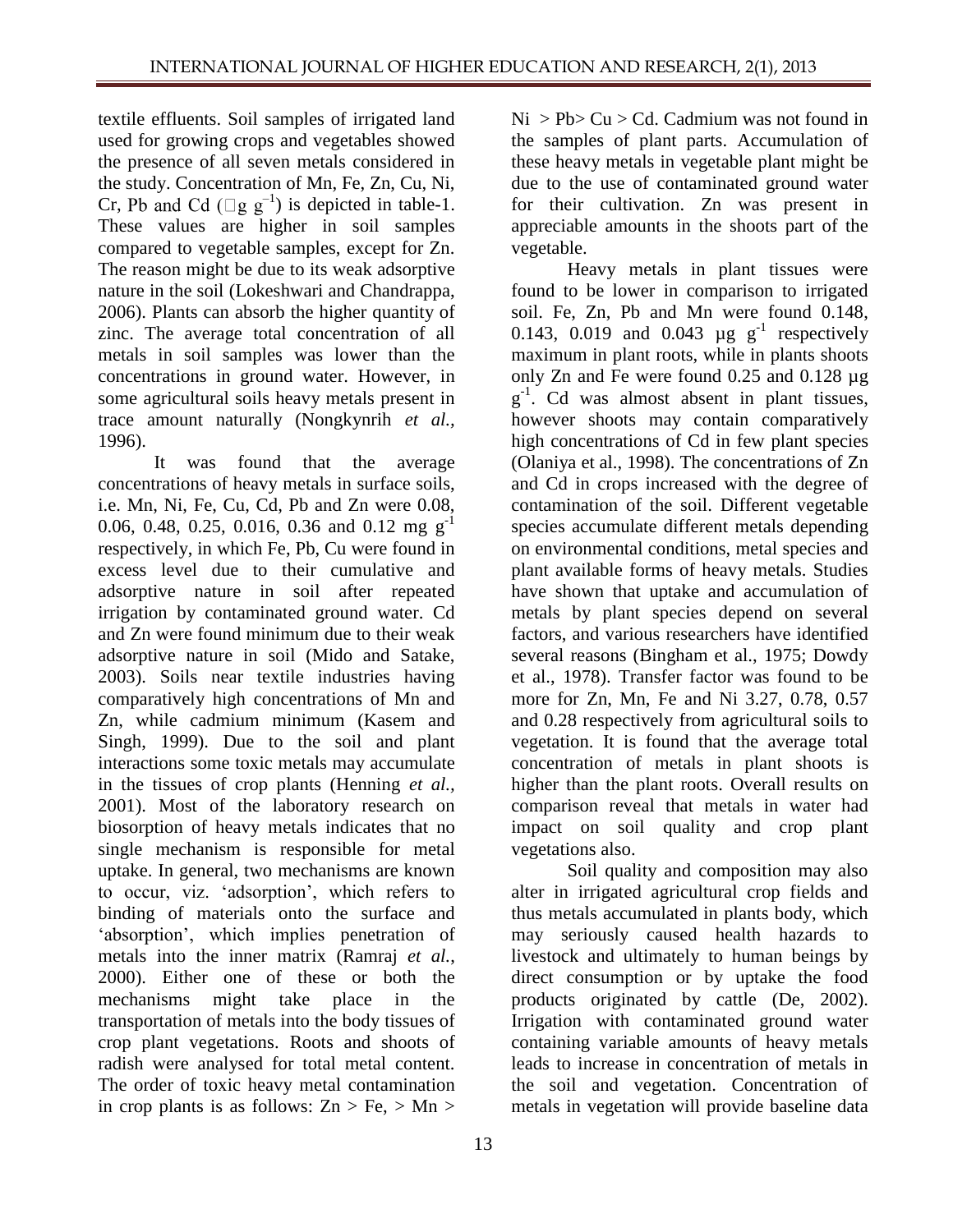and there is a need for intensive sampling of the same for quantification of the results.

## *References*

- APHA (1995). Standard methods for examination of water and waste water. *American Public Health Association,* 19th edition. Inc, New York, pp:1170.
- Bingham, F. T., Page, A. I., Hahler, R. J. and Ganje, T. J. (1975). Growth and cadmium accumulation of plants grown on soil treated with cadmium enriched sewage sludge. *J. Environ. Qual*., 4, 207–210.
- Bharti, P.K. (2007): Effect of textile industrial effluents on ground water and soil quality in Panipat region (Haryana), *Ph.D. Thesis*, submitted to Gurukula Kangri University, Hardwar, pp: 191.
- De, A. K. (2002). Environmental Chemistry, *New Age International (Ltd) Publishers, New Delhi*, pp: 392.
- Dowdy, R. H., Larson, W. E., Titrud, J. M. and Latterel, J. J. (1978). Growth and metal uptake of snap beans grown on sewage sludge amended soil – A four year field study. *J. Environ. Qual*., 7, 252–257.
- Henning, B.J.; Snyman, H.G and Aveling, T.A.S. (2001). Plant-soil interactions of sludge borne heavy metals and the effect on maize (*Zea mays* L.) seedlings growth, *Wat. SA*, 27(1): 71-78.
- Kashem, M.A. and Singh, B.R. (1999). Heavy metal contamination of soil and vegetation in the vicinity of industries in Bangladesh, *Water, Air and Soil Pollution*, 115: 347-361.
- Lokeshwari, H. and Chandrappa, G.T. (2006). Impact of heavy metal contamination of Bellandur Lake on soil and cultivated

vegetation, *Current Science*, 91(9): 622- 627.

- Malik, D.S.; Bharti, P.K. and Grover, S. (2006). Alteration in surface water quality near textile industries at Panipat (Haryana), *Environment Conservation J.,* 7(2): 65-68.
- Malik, D.S.; Yadav, R. and Bharti, P.K. (2004). Accumulation of heavy metals in crop plants through irrigation of contaminated ground water in panipat region, *Environmental Conservation Journal,* 5 (3): 101-104.
- Malik, D.S. and Bharti, P.K. (2010). Textile Pollution, Daya Publishing House, Delhi, pp: 383.
- Mido, Y. and Satake, M. (2003) Chemicals in the environment, In: *Toxic Metals* (eds Sethi, M. S. and Iqbal, S. A.), Discovery Publishing House, New Delhi, pp. 45–68.
- Nongkynrih, P. D.; Khar, P.S. And Khating, D.T. (1996). Micronutrients elements in acid aflisols of Meghalaya under rice cultivation, *J. Soil Sci*., 44(3): 455-457.
- Olaniya, M. S., Sur, M. S., Bhide, A. D. and Swarnakar, S. N. (1998). Heavy metal pollution of agricultural soil and vegetation due to application of municipal solid waste – A case study. *Indian J. Environ. Health*, 40, 160–168.
- Ramraj, Athiya Afshan, Halappa Gowda, T. P. and Karanth, N. G. K. (2000). Sorption of  $copper(II)$  and  $lead(II)$  by microbial cultures during growth. *Indian J. Environ. Health*, 42, 95–99.
- Trivedi, R.K. and Goel, P.K. (1984). Chemical and biological methods for water pollution studies, *Environmental Publication*, Karad, pp: 251.

| <b>Metals</b>     |        |        | <b>Agricultural soil</b> | <b>Control soil</b> | Ground<br>water |                |                |  |
|-------------------|--------|--------|--------------------------|---------------------|-----------------|----------------|----------------|--|
| (in<br>$\mu$ g/g) | Soil 1 | Soil 2 | Soil 3                   | Mean                | <b>SD</b>       | $(in \mu g/g)$ | $(in \, mg/l)$ |  |
| Cd                | 0.001  | 0.007  | 0.04                     | 0.016               | 0.0210          | <b>BDL</b>     | 0.006          |  |
| Cu                | 0.05   | 0.28   | 0.42                     | 0.25                | 0.1868          | 0.155          | 0.303          |  |

**TABLE1:** *Heavy metals in agricultural soil in industrial area.*